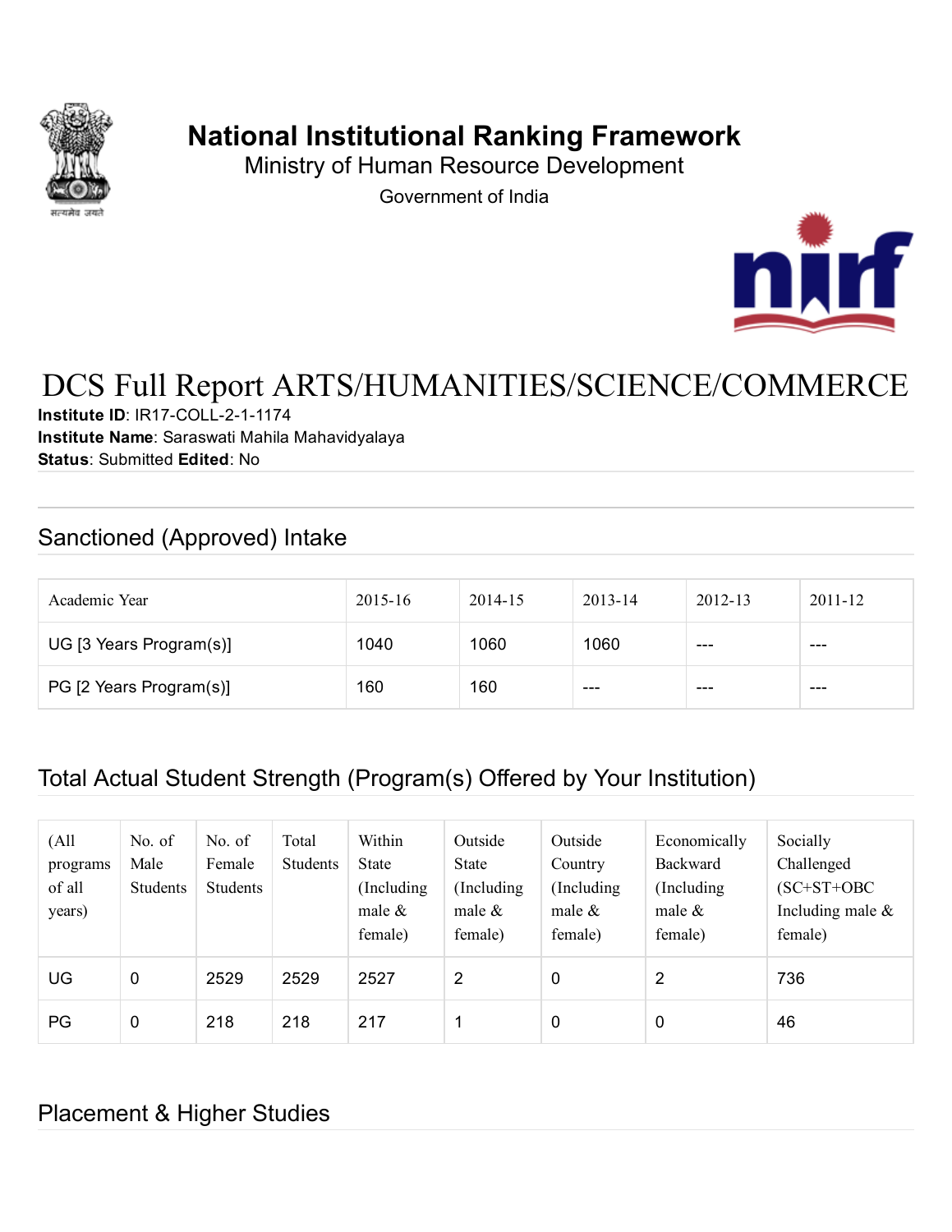| Academic<br>Year  | No. of first year<br>students admitted<br>in the year | Academic<br>Year | No. of students<br>graduating in<br>minimum<br>stipulated time | No. of students<br>placed through<br>campus<br>placement | Median salary of<br>placed graduates<br>(Amount in Rs.) | No. of students<br>selected for<br><b>Higher Studies</b> |
|-------------------|-------------------------------------------------------|------------------|----------------------------------------------------------------|----------------------------------------------------------|---------------------------------------------------------|----------------------------------------------------------|
| $(2011 -$<br>12)  | 786                                                   | $(2013 -$<br>14) | 625                                                            | $\pmb{0}$                                                | $0$ (Zero)                                              | 300                                                      |
| $(2012 -$<br>13)  | 808                                                   | $(2014 -$<br>15) | 711                                                            | 3                                                        | 240000 (Two<br>lac forty<br>thousand)                   | 350                                                      |
| $(2013 -$<br>(14) | 988                                                   | $(2015 -$<br>16) | 855                                                            | 10                                                       | 240000 (Two<br>lac forty<br>thousand)                   | 505                                                      |

PG [2 Years Program(s)]: Placement & higher studies for previous 3 years

| Academic<br>Year | No. of first year<br>students admitted<br>in the year | Academic<br>Year | No. of students<br>graduating in<br>minimum<br>stipulated time | No. of students<br>placed through<br>campus<br>placement | Median salary of<br>placed graduates<br>(Amount in Rs.) | No. of students<br>selected for<br><b>Higher Studies</b> |
|------------------|-------------------------------------------------------|------------------|----------------------------------------------------------------|----------------------------------------------------------|---------------------------------------------------------|----------------------------------------------------------|
| $(2012 -$<br>13) | 42                                                    | $(2013 -$<br>14) | 37                                                             | 7                                                        | 180000(one lac<br>eighty<br>thousand)                   | 2                                                        |
| $(2013 -$<br>14) | 58                                                    | $(2014 -$<br>15) | 52                                                             | 12                                                       | 192000 (one lac<br>ninety two<br>thousand)              | 4                                                        |
| $(2014 -$<br>15) | 102                                                   | $(2015 -$<br>16) | 99                                                             | 17                                                       | 204000(two lac<br>four thousand)                        | 10                                                       |

# Entrepreneurship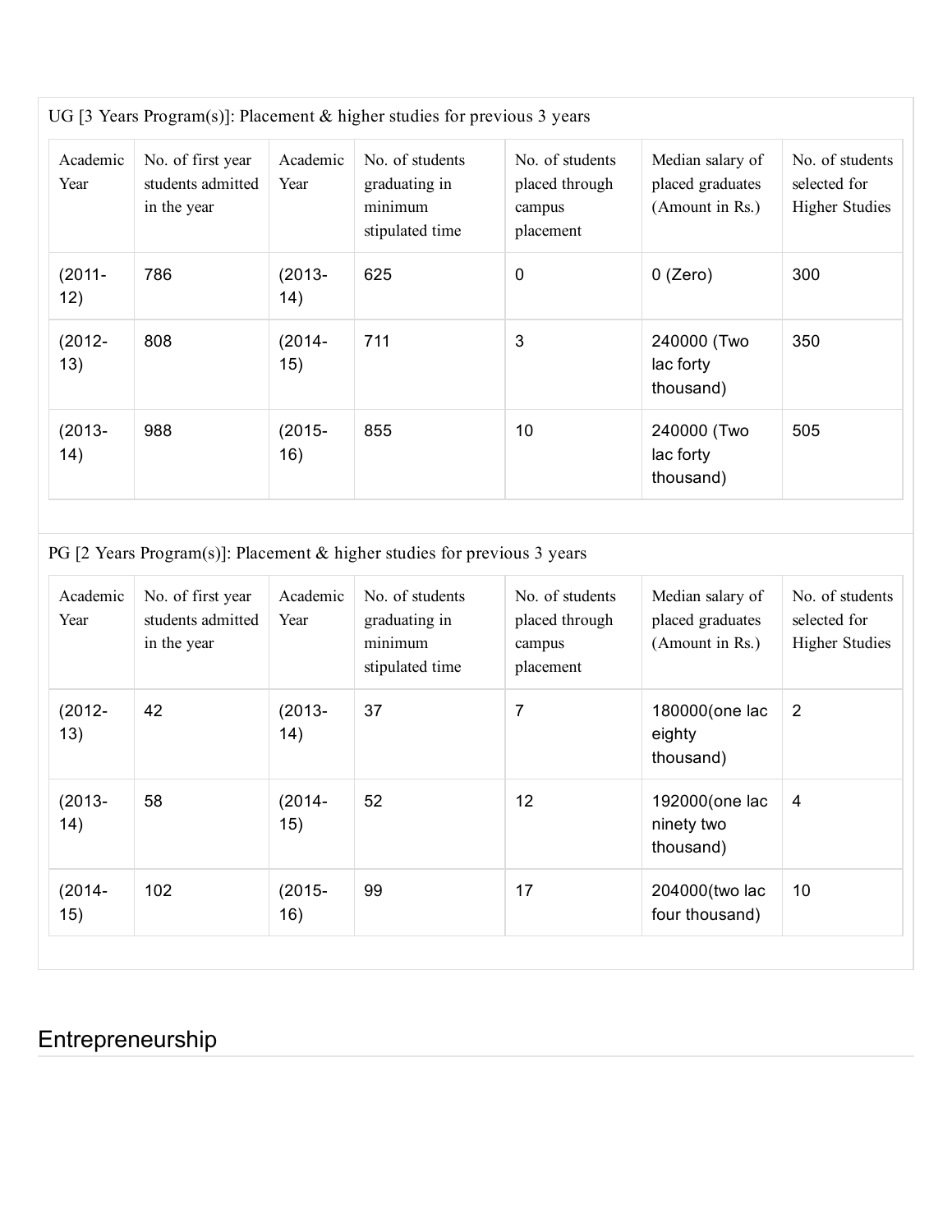| No. of sustained spin-off companies set up over the previous 5 years (2011-2016) (Companies started by the |  |
|------------------------------------------------------------------------------------------------------------|--|
| Students/Alumni/Faculty in the institutions business incubators): $\begin{bmatrix} 0 \end{bmatrix}$        |  |

# Top University Admission Data

| No. of graduating students from your institution who were admitted into Top University/Institution to pursue higher<br>studies in the year 2015-16: $\left[ 10 \right]$ |
|-------------------------------------------------------------------------------------------------------------------------------------------------------------------------|
| No. of PG students admitted into your institutions from Top Institution in the year 2015-16: $\mid 0 \mid$                                                              |
| No. of Ph.D students admitted into your institutions from Top Institution in the year 2015-16: $\mid 0 \mid$                                                            |
| Total No.of PG & Ph.D students admitted: $\begin{bmatrix} 0 \end{bmatrix}$                                                                                              |

## Ph.D Student Details

| No. of Ph.D students graduated (including Integrated Ph.D) |         |         |  |  |  |
|------------------------------------------------------------|---------|---------|--|--|--|
| 2015-16                                                    | 2014-15 | 2013-14 |  |  |  |
|                                                            | 0       | 0       |  |  |  |
|                                                            |         |         |  |  |  |

# Faculty Details

| # | Name             | Age | Designation         | Gender        | Qualification | Experience (In Months) |
|---|------------------|-----|---------------------|---------------|---------------|------------------------|
|   | Dr Anita Kaushik | 51  | Associate Professor | <b>Female</b> | Ph.D          | 326                    |
| 2 | Dr Asha Dahiya   | 50  | Associate Professor | Female        | Ph.D          | 332                    |
| 3 | Dr Harsh Dudeja  | 57  | Associate Professor | <b>Female</b> | Ph.D          | 326                    |
| 4 | Dr Laxmi Gupta   | 48  | Associate Professor | Female        | Ph.D          | 299                    |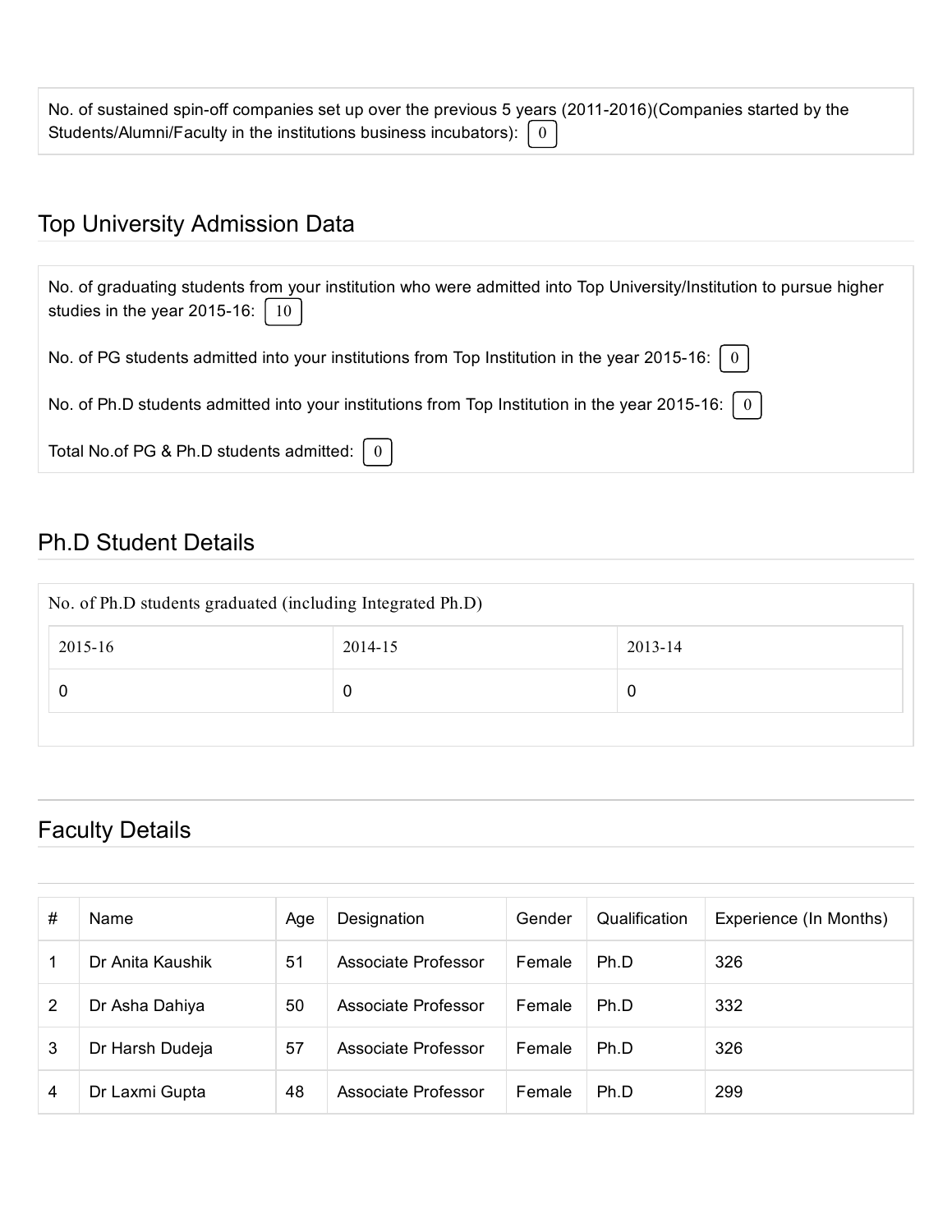| 5              | Dr Promila Bhardwaj      | 50 | Associate Professor        | Female | Ph.D       | 325 |
|----------------|--------------------------|----|----------------------------|--------|------------|-----|
| 6              | Dr Rani Devi             | 40 | <b>Assistant Professor</b> | Female | Ph.D       | 98  |
| $\overline{7}$ | Dr Reena Singh           | 36 | <b>Assistant Professor</b> | Female | Ph.D       | 74  |
| 8              | Dr Shikha kapoor         | 47 | Associate Professor        | Female | Ph.D       | 300 |
| 9              | Dr Sonia Bhardwaj        | 39 | <b>Assistant Professor</b> | Female | Ph.D       | 36  |
| 10             | Dr Suchi Diwan           | 31 | <b>Assistant Professor</b> | Female | Ph.D       | 37  |
| 11             | Dr Sushma                | 33 | <b>Assistant Professor</b> | Female | Ph.D       | 46  |
| 12             | Ms Amarwati              | 37 | <b>Assistant Professor</b> | Female | M.A        | 44  |
| 13             | Ms Amrita                | 28 | <b>Assistant Professor</b> | Female | M. Phil    | 62  |
| 14             | Ms Amrita Aggrawal       | 28 | <b>Assistant Professor</b> | Female | <b>NET</b> | 36  |
| 15             | Ms Anju Sorout           | 28 | <b>Assistant Professor</b> | Female | M.Sc.      | 49  |
| 16             | Ms Babita                | 30 | <b>Assistant Professor</b> | Female | M.COM      | 39  |
| 17             | Ms Chanchal Rani         | 27 | <b>Assistant Professor</b> | Female | M.Sc.      | 44  |
| 18             | <b>Ms Chanchal Rawat</b> | 25 | <b>Assistant Professor</b> | Female | M.Sc.      | 36  |
| 19             | Ms Deepmala              | 27 | <b>Assistant Professor</b> | Female | M. Phil    | 61  |
| 20             | Ms Hemlata               | 30 | <b>Assistant Professor</b> | Female | M. Phil    | 67  |
| 21             | Ms Jyoti Malhotra        | 29 | <b>Assistant Professor</b> | Female | M.Sc.      | 62  |
| 22             | Ms Jyoti Sharma          | 31 | <b>Assistant Professor</b> | Female | <b>MBA</b> | 48  |
| 23             | Ms Kamlesh Kumari        | 49 | <b>Assistant Professor</b> | Female | M.A        | 230 |
| 24             | Ms Komal                 | 29 | <b>Assistant Professor</b> | Female | <b>MCA</b> | 47  |
| 25             | Ms Mamta                 | 29 | <b>Assistant Professor</b> | Female | <b>MCA</b> | 55  |
| 26             | Ms Mitlesh Gupta         | 51 | Associate Professor        | Female | M. Phil    | 326 |
| 27             | Ms Monika                | 30 | <b>Assistant Professor</b> | Female | M.COM      | 73  |
| 28             | Ms Poonam Chhabra        | 34 | <b>Assistant Professor</b> | Female | M.COM      | 36  |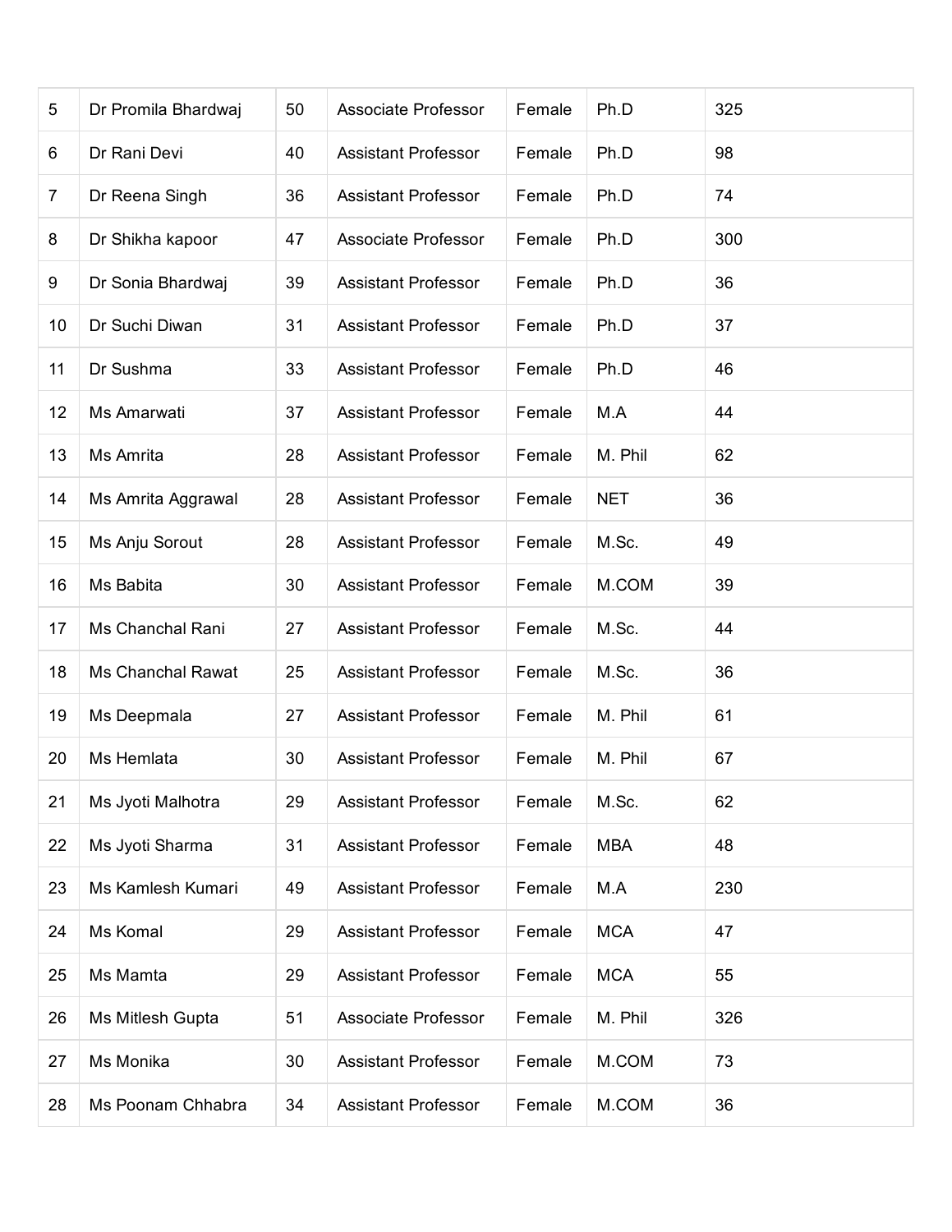| 29 | Ms Preeti Chaudhary    | 29 | <b>Assistant Professor</b> | Female | M.Sc.      | 62  |
|----|------------------------|----|----------------------------|--------|------------|-----|
| 30 | Ms Raj Kumari          | 33 | <b>Assistant Professor</b> | Female | M.Sc.      | 62  |
| 31 | Ms Raj Rani            | 26 | <b>Assistant Professor</b> | Female | M.Sc.      | 38  |
| 32 | Ms Ravita Jain         | 40 | <b>Assistant Professor</b> | Female | <b>NET</b> | 76  |
| 33 | Ms Rekha               | 30 | <b>Assistant Professor</b> | Female | M.A        | 71  |
| 34 | Ms Rekha Dua           | 29 | <b>Assistant Professor</b> | Female | <b>MCA</b> | 67  |
| 35 | Ms Sandhya             | 26 | <b>Assistant Professor</b> | Female | M.Sc.      | 43  |
| 36 | Ms Sarita              | 29 | <b>Assistant Professor</b> | Female | M.A        | 49  |
| 37 | Ms Savita Manchanda    | 49 | Associate Professor        | Female | M. Phil    | 313 |
| 38 | <b>MS Seema Kumari</b> | 27 | <b>Assistant Professor</b> | Female | M.Sc.      | 54  |
| 39 | Ms Seema Sehrawat      | 32 | <b>Assistant Professor</b> | Female | M. Phil    | 98  |
| 40 | Ms Shashi              | 29 | <b>Assistant Professor</b> | Female | <b>MCA</b> | 72  |
| 41 | Ms Shashi Sharma       | 56 | Associate Professor        | Female | M. Phil    | 326 |
| 42 | MS Shika Maurya        | 30 | <b>Assistant Professor</b> | Female | M.Sc.      | 73  |
| 43 | Ms Shweta              | 30 | <b>Assistant Professor</b> | Female | M.Sc.      | 73  |
| 44 | Ms Soniya Rani         | 29 | <b>Assistant Professor</b> | Female | M.Sc.      | 60  |
| 45 | Ms Sudha dagar         | 27 | <b>Assistant Professor</b> | Female | M.Sc.      | 37  |
| 46 | Ms Tajender Pal Kaur   | 58 | Associate Professor        | Female | M. Phil    | 326 |
| 47 | Ms Upasna              | 29 | <b>Assistant Professor</b> | Female | <b>NET</b> | 44  |

# Financial Resources: Utilised Amount for the Capital & Operational expenditure for previous 3 years

| $\overline{\phantom{a}}$<br>Financial Year |  | the contract of the contract of the contract of the contract of the contract of the contract of the contract of | ٠. |
|--------------------------------------------|--|-----------------------------------------------------------------------------------------------------------------|----|
|--------------------------------------------|--|-----------------------------------------------------------------------------------------------------------------|----|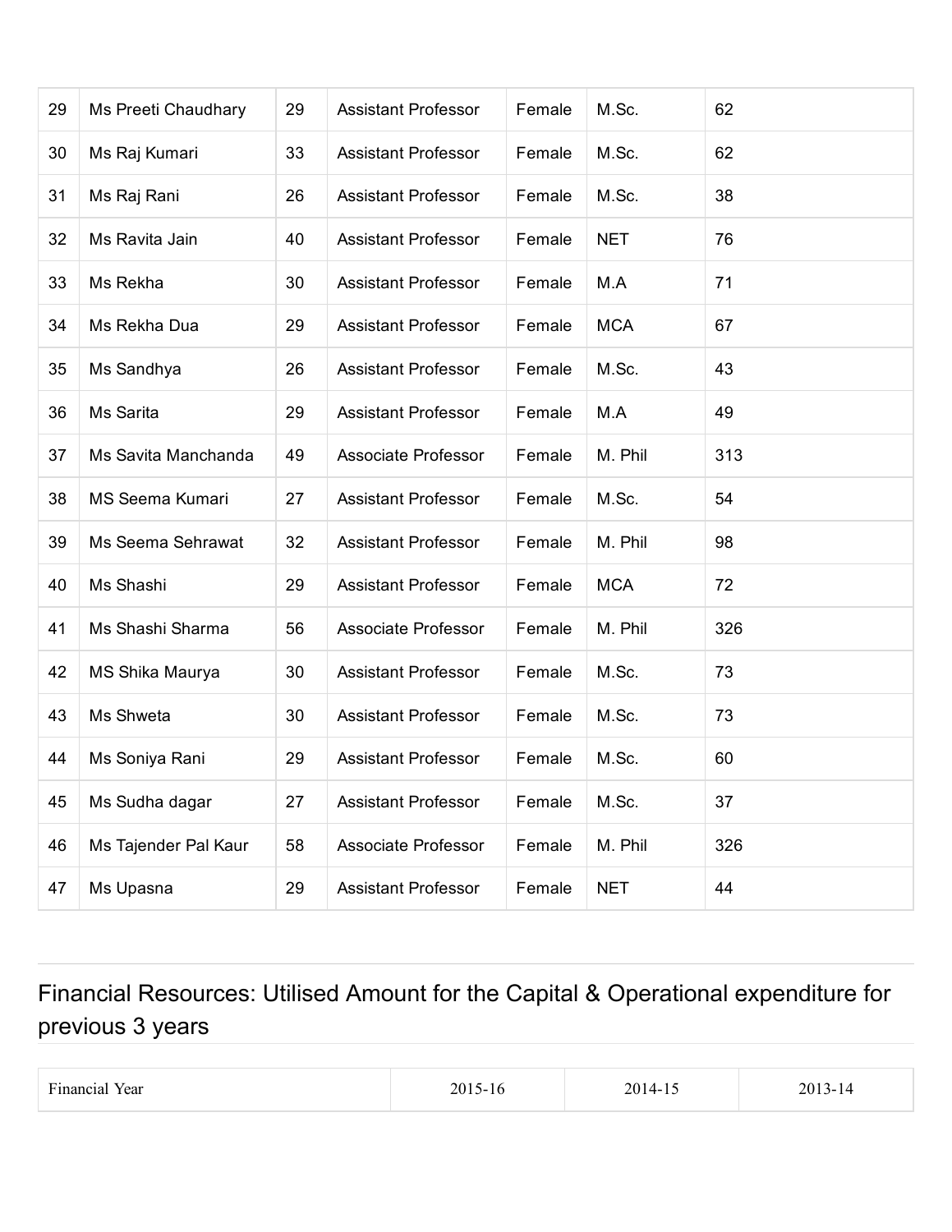| Financial Year                                                                                                                                                                                       | Utili30d5Ah6ount                                                                               | Utili30d4Ah5ount                                                                         | Utili30d3Ah4ount                                                                            |
|------------------------------------------------------------------------------------------------------------------------------------------------------------------------------------------------------|------------------------------------------------------------------------------------------------|------------------------------------------------------------------------------------------|---------------------------------------------------------------------------------------------|
| Annual Capital Expenditure on Academic Activities and Resources (excluding expenditure on buildings)                                                                                                 |                                                                                                |                                                                                          |                                                                                             |
| Library                                                                                                                                                                                              | 182226 (one lac<br>eighty two thousand<br>two hundred twenty<br>six)                           | 160787 (one lac<br>sixty thousand<br>seven hundred<br>eighty seven)                      | Utilised Amount<br>169393 (one lac<br>sixty nine thousand<br>three hundred ninety<br>three) |
| New Equipment for Laboratories                                                                                                                                                                       | 776034 (seven lac<br>seventy six<br>thousand thirty four)                                      | 1508907 (fifteen lac<br>eight thousand nine<br>hundred seven)                            | 280393 (two lac<br>eighty thousand<br>three hundred ninety<br>three)                        |
| <b>Engineering Workshops</b>                                                                                                                                                                         | $0$ (Zero)                                                                                     | $0$ (Zero)                                                                               | $0$ (Zero)                                                                                  |
| <b>Studios</b>                                                                                                                                                                                       | $0$ (Zero)                                                                                     | $0$ (Zero)                                                                               | $0$ (Zero)                                                                                  |
| Other suitably identified academic activities                                                                                                                                                        | 3572013 (thirty five<br>lac seventy two<br>thousand thirteen)                                  | 2986698 (twenty<br>nine lac eighty six<br>thousan six hundred<br>ninety eight)           | 1982468 (ninteen<br>lac eighty two<br>thousand four sixty<br>eight)                         |
| <b>Annual Operational Expenditure</b>                                                                                                                                                                |                                                                                                |                                                                                          |                                                                                             |
| Salaries (Teaching and Non Teaching staff)                                                                                                                                                           | 36599564 (three<br>crore sixty five lac<br>ninety nine thousand<br>five hundred sixty<br>four) | 36212223 (three<br>crore sixty two lac<br>twelve thousan two<br>hundred twenty<br>three) | 30663579 (three<br>crore six lac sixty<br>three thousan five<br>hundred seventy<br>nine)    |
| Maintenance of Academic Infrastructure or<br>consumables, other running<br>expenditures, Seminars/Conferences/Workshopshousand one<br>etc. (excluding maintenance of hostels and<br>allied services) | 2308148 (twenty<br>three lac eight<br>hundred forty eight)                                     | 4249176 (forty two<br>lac forty nine<br>thousand one<br>hundred seventy six)             | 10012117 (one<br>crore twelve<br>thousand one<br>hundred seventeen)                         |

# Women Diversity

|                                                                        | No. of women members in senior administrative positions, such as Head of Departments, Dean or Institute Heads |
|------------------------------------------------------------------------|---------------------------------------------------------------------------------------------------------------|
| in previous academic year (2015-16): $\begin{bmatrix} 1 \end{bmatrix}$ |                                                                                                               |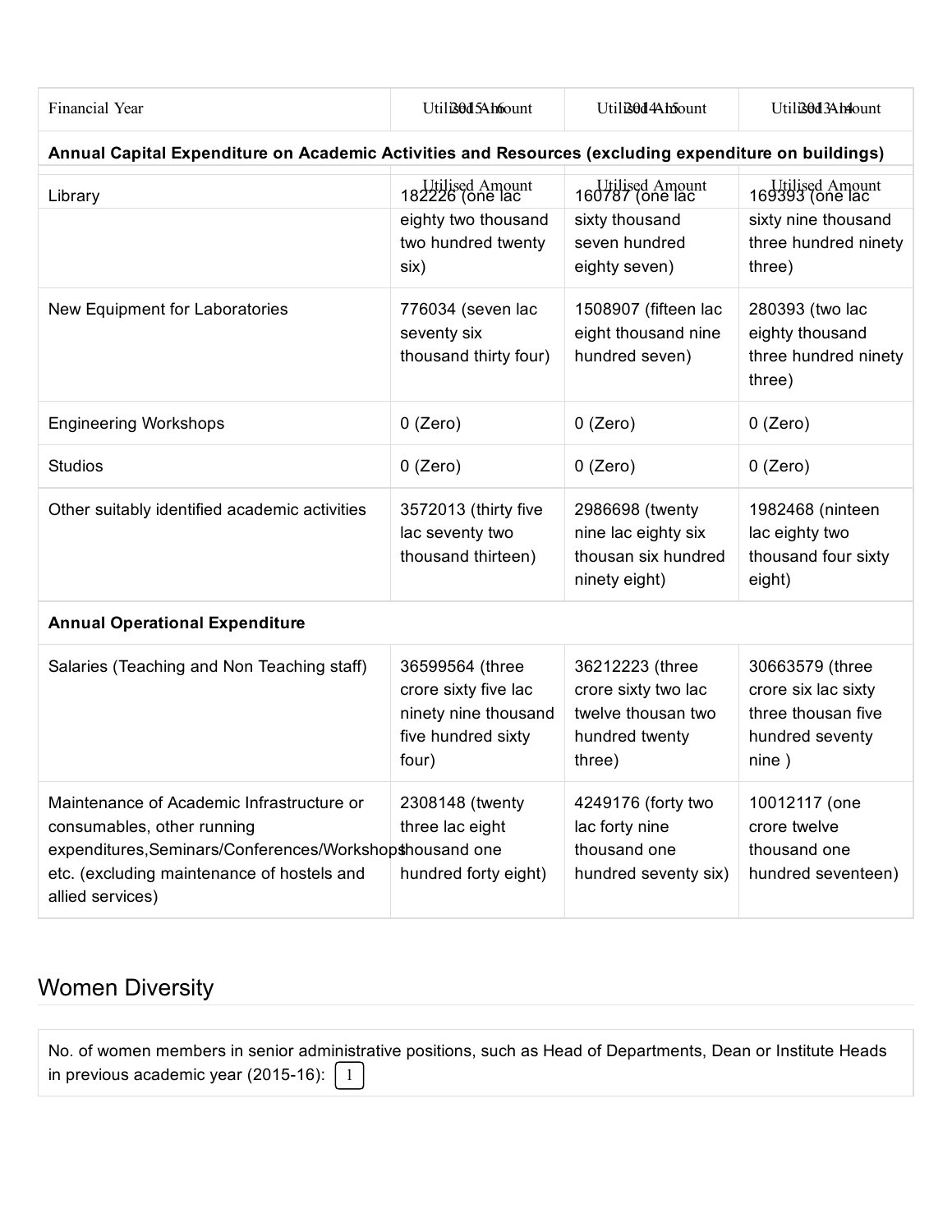#### IPR

| Calendar Year            | 2015 | 2014 | 2013 |
|--------------------------|------|------|------|
| No. of Patents Filed     | 0    | 0    | 0    |
| No. of Patents Published | 0    | 0    | 0    |
| No. of Patents Granted   | 0    | 0    | 0    |
| No. of Patents Licensed  | 0    | 0    | 0    |

#### Did your institution transferred atleast one technology in the previous three years?:  $\boxed{No}$

| Financial Year                          | 2015-16 | 2014-15 | $2013 - 14$ |
|-----------------------------------------|---------|---------|-------------|
| Earning From Patents (Amount in Rupees) |         |         | 0           |
| Enter Amount in Words                   | Zero    | Zero    | Zero        |

## Sponsored Research Details

| Financial Year                           | 2015-16 | 2014-15 | 2013-14 |
|------------------------------------------|---------|---------|---------|
| Total no. of Sponsored Projects          | 0       | 0       | 0       |
| Total no. of Funding Agencies            | 0       | 0       | 0       |
| Total Amount Received (Amount in Rupees) | 0       | 0       | 0       |
| Amount Received in Words                 | Zero    | Zero    | Zero    |

#### Consultancy Project Details

| $ -$<br>$\overline{\phantom{a}}$<br>Year<br>:12 L | 20.<br>۱С. | 201<br>.<br>. | 201<br>$\overline{\phantom{a}}$<br>`-<br>. .<br>$\sim$ $\sim$ $\sim$ |
|---------------------------------------------------|------------|---------------|----------------------------------------------------------------------|
|---------------------------------------------------|------------|---------------|----------------------------------------------------------------------|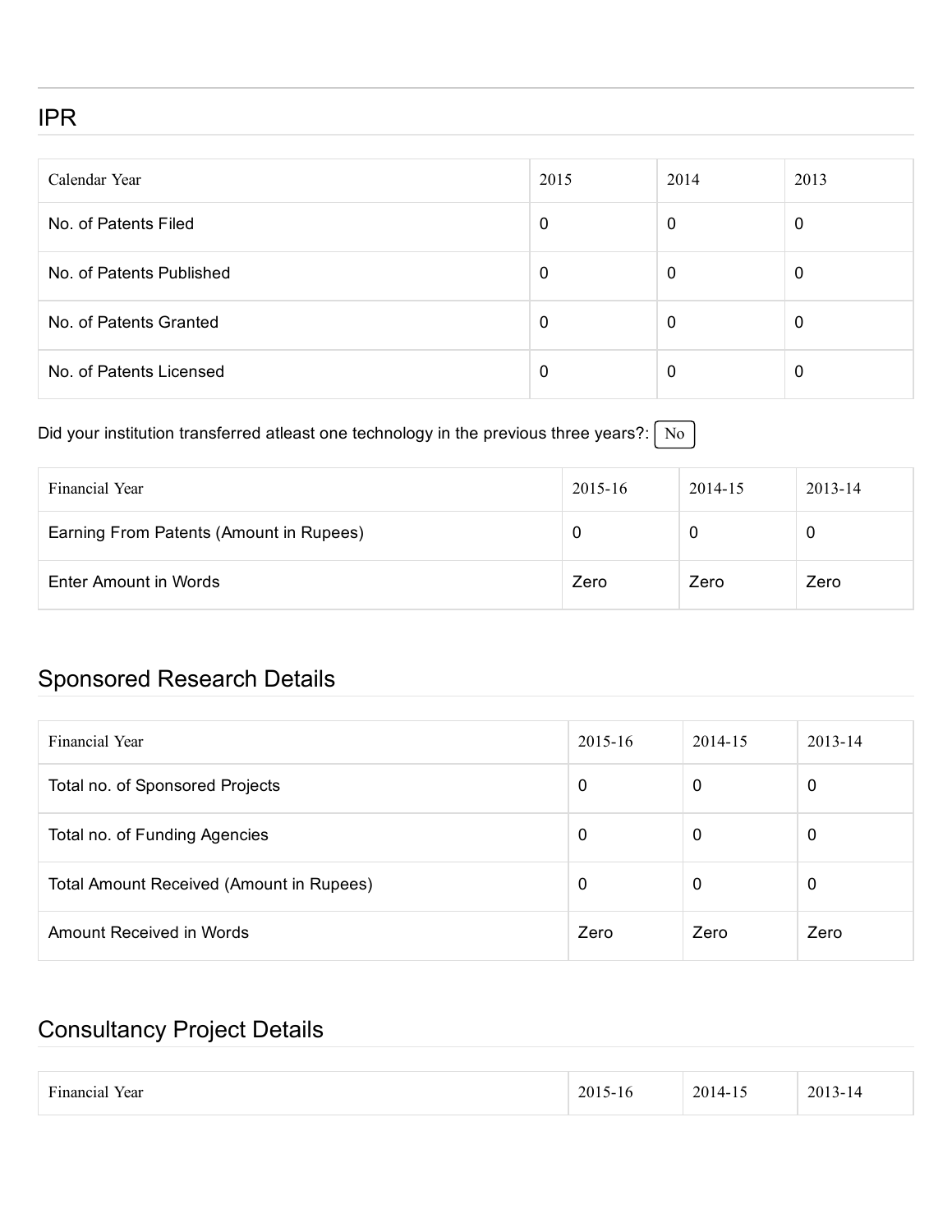| Total no. of Consultancy Projects        | 0    | 0    |      |
|------------------------------------------|------|------|------|
| Total no. of Client Organizations        | 0    | 0    |      |
| Total Amount Received (Amount in Rupees) | 0    | 0    |      |
| Amount Received in Words                 | Zero | Zero | Zero |

#### Executive Development Program

| Financial Year                                  | $2015 - 16$ | 2014-15 | $2013 - 14$ |
|-------------------------------------------------|-------------|---------|-------------|
| Total no. of Executive Development Programs     | 0           | 0       | 0           |
| Total no. of Participants                       | 0           | 0       | 0           |
| <b>Total Annual Earnings (Amount in Rupees)</b> | 0           | 0       | 0           |
| <b>Total Annual Earnings in Words</b>           | Zero        | Zero    | Zero        |

# Facilities for PCS: Facilities of physically challenged students

| 1. Do your institution buildings have Lifts/Ramps?                                                                                                         | Yes, in some of<br>the buildings |
|------------------------------------------------------------------------------------------------------------------------------------------------------------|----------------------------------|
| 2. Do your institution have provision for walking aids, including wheelchairs and transportation<br>from one building to another for handicapped students? | Yes, in all the<br>buildings     |
| 3. Do your institution buildings have specially designed toilets for handicapped students?                                                                 | No                               |

### Upload Prescribed Formats

| Srno | Format Name | Jownload |
|------|-------------|----------|
|------|-------------|----------|